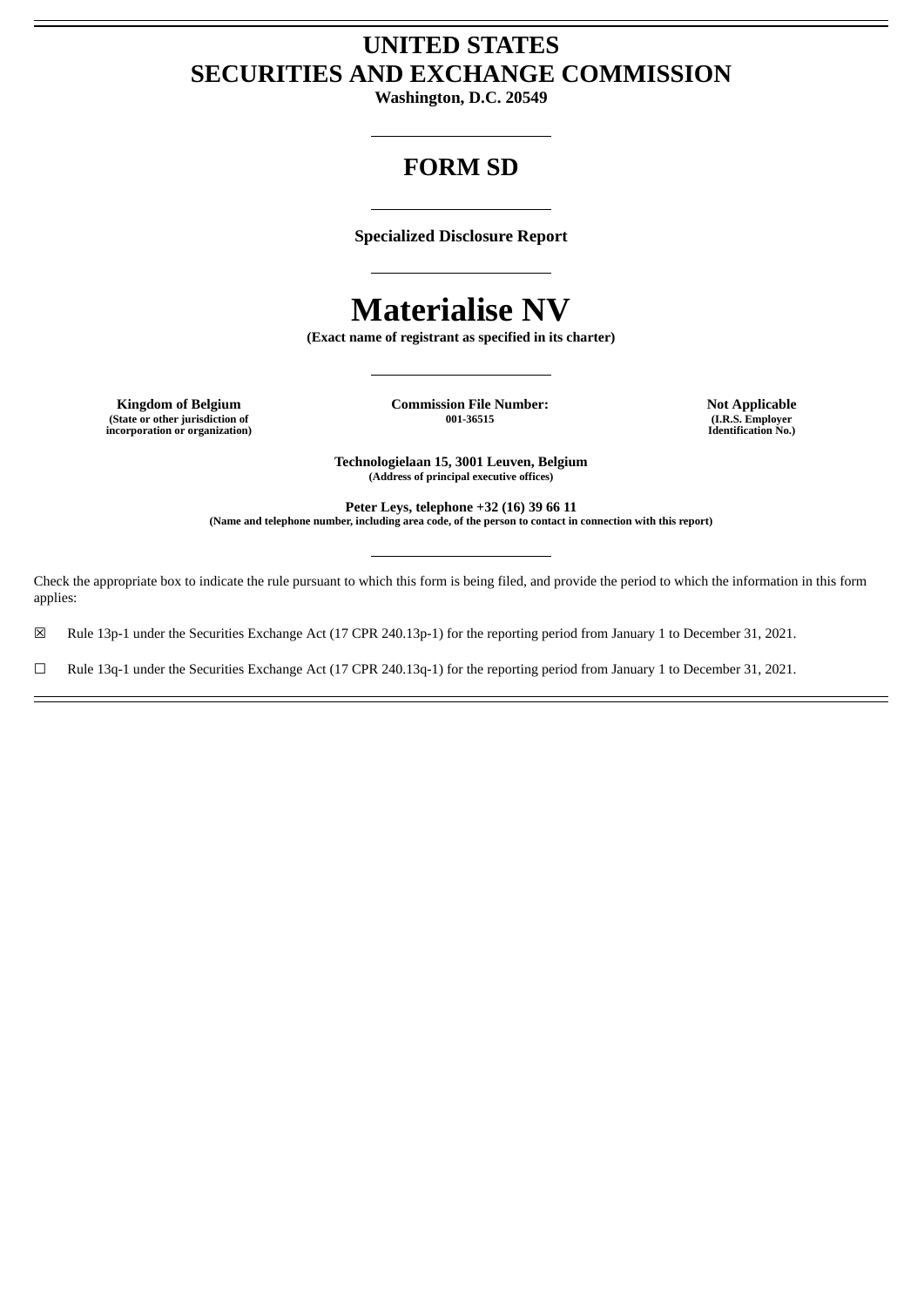#### **Section 1 – Conflict Minerals Disclosure**

# **Item 1.01 Conflict Minerals Disclosure and Report**

## **Conflict Minerals Disclosure**

This Form SD of Materialise NV (the "Company") is filed pursuant to Rule 13p-1 under the Securities Exchange Act of 1934, as amended, for the reporting period from January 1 through December 31, 2021.

A copy of the Company's Conflict Minerals Report is filed as Exhibit 1.01 to this Form SD and is publicly available on its publicly available Internet website at http://investors.materialise.com. The content of the Company's website is included for general information only and is not incorporated by reference in this Form SD.

# **Item 1.02 Exhibit**

The Conflict Minerals Report required by Item 1.01 is filed as Exhibit 1.01 to this Form SD.

## **Section 3 – Exhibits**

## **Item 3.01 Exhibits**

The following exhibit is filed as part of this Form SD.

Exhibit 1.01 – Conflict Minerals Report as required by Items 1.01 and 1.02 of this Form SD

- 2 -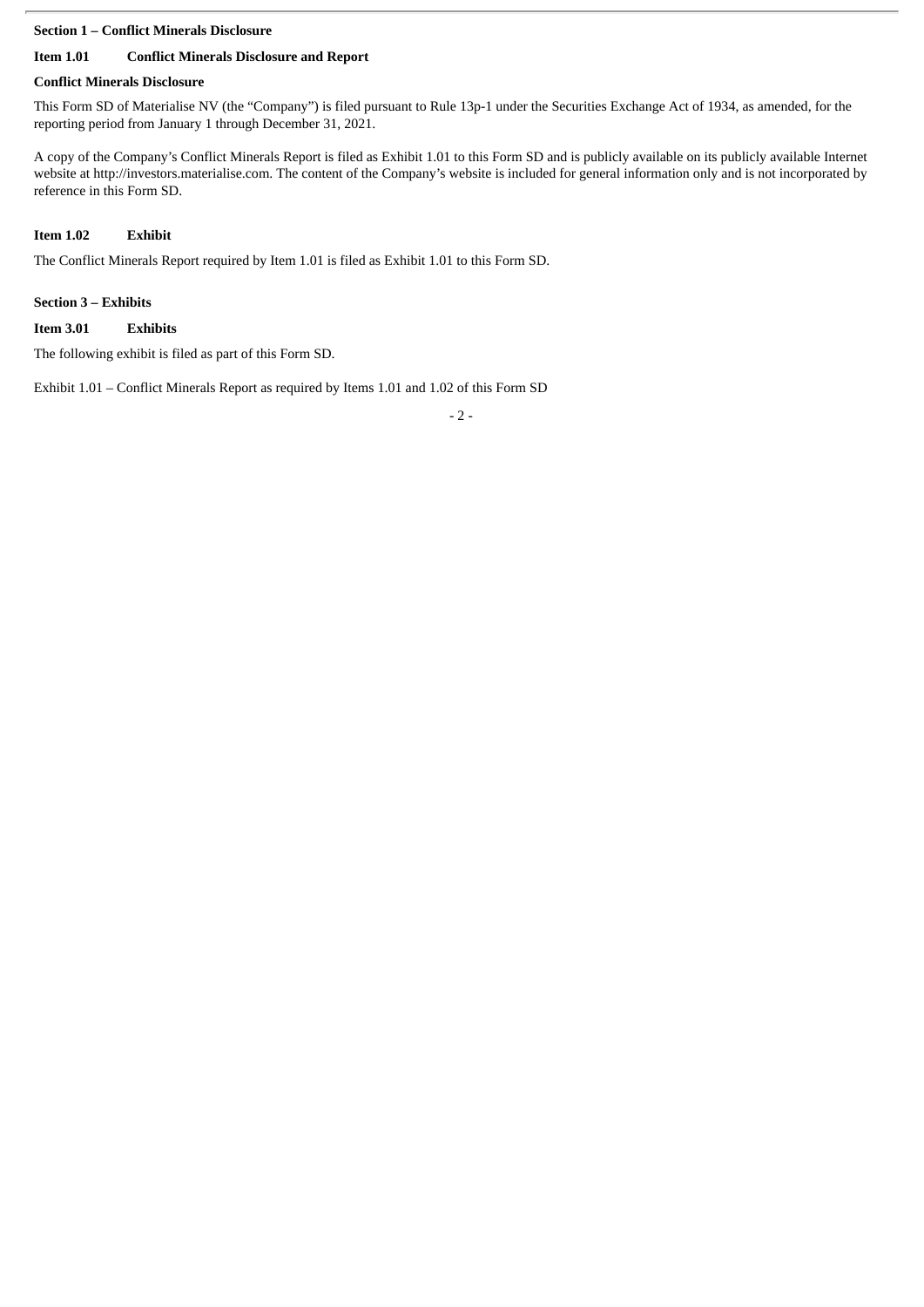**SIGNATURE**

Pursuant to the requirements of the Securities Exchange Act of 1934, the registrant has duly caused this report to be signed on its behalf by the duly authorized undersigned.

# MATERIALISE NV

By: /s/ Wilfried Vancraen

Name: Wilfried Vancraen Title: Chief Executive Officer

Date: May 31, 2022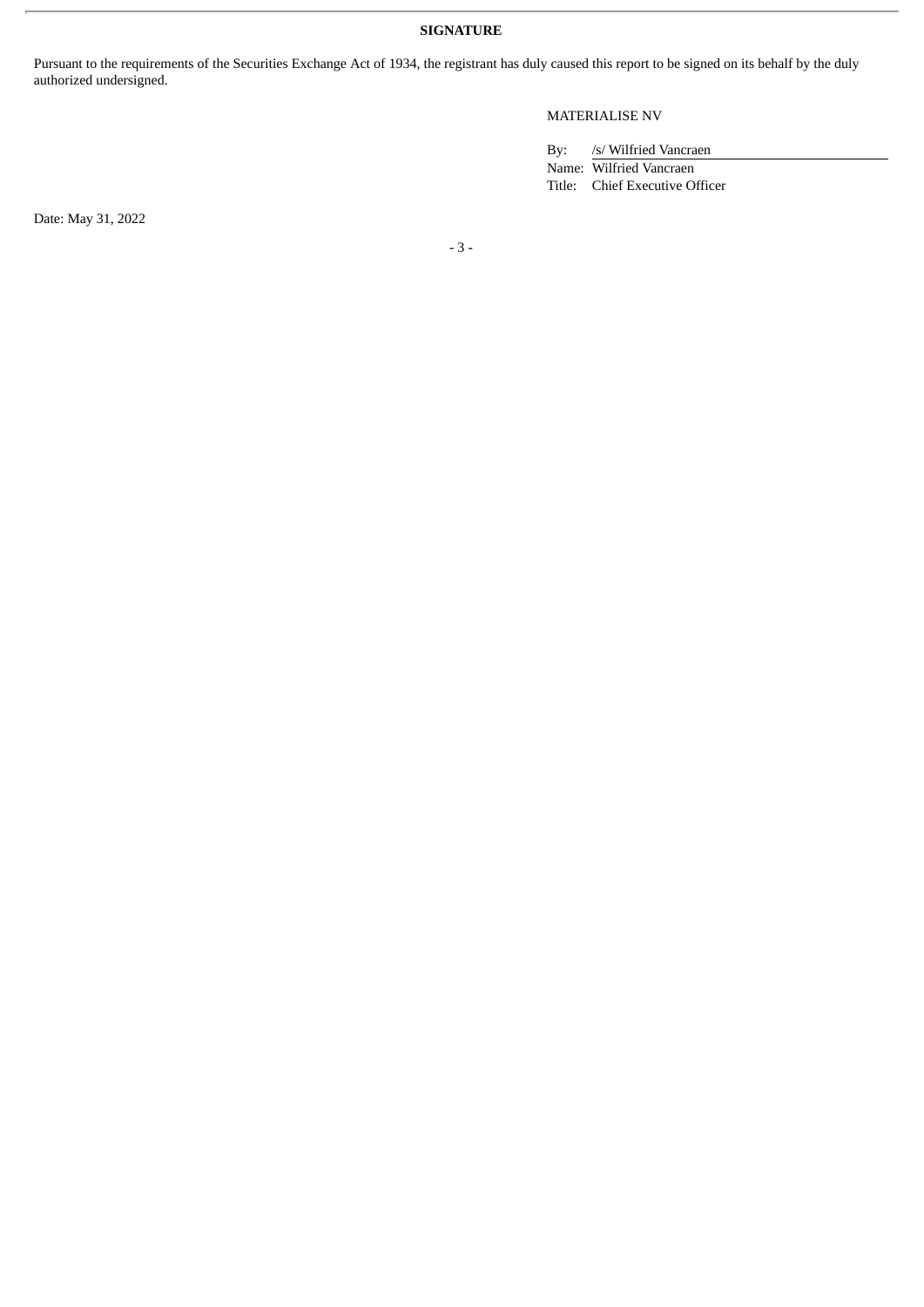#### **CONFLICT MINERALS REPORT OF MATERIALISE NV**

Materialise NV (the "Company") is providing this Conflict Minerals Report pursuant to Rule 13p-1 under the Securities Exchange Act of 1934, as amended, and Form SD for the reporting period from January 1 to December 31, 2021. The terms used in this report are as defined in Rule 13p-1, Form SD and Release No. 34-67716, unless otherwise defined herein.

The Company is a leading provider of additive manufacturing and medical software and of sophisticated 3D printing services. The Company's customers are active in a wide variety of industries, including healthcare, automotive, aerospace, art and design and consumer products. The Company's proprietary software platforms enable and enhance the functionality of 3D printers and of 3D printing operations. In the healthcare sector, the Company brings software and medical devices to the market. The Company's medical software products include surgical planning tools that allow medical professionals to make 3D printable designs of the human anatomy. The Company's medical devices include surgical guides as well as customized medical implants. In the Company's 3D printing service centers, the Company prints medical devices, prototypes, production parts, and consumer products.

The Company's products are offered across three principal market segments: Materialise Software, Materialise Medical and Materialise Manufacturing, although not all of the Company's products in these segments are in-scope for purposes of its conflict minerals compliance.

- In the Materialise Software segment, the Company offers proprietary software worldwide through programs and platforms that enable and enhance the functionality of 3D printers and of 3D printing operations. The Company has developed software that interfaces between almost all types of 3D printers, and various software applications and capturing technologies, including CAD/CAM packages and 3D scanners, by enabling data preparation and process planning. The Company's programs interface with machines manufactured by leading original equipment manufacturers.
- In the Materialise Medical segment, the Company's product and services offering addresses what it believes to be long-term trends in the medical industry towards personalized, functional and evidence-based medicine. The Company sells medical software and personalized medical devices, such as surgical guides and customized patient-specific medical implants.
- In the Materialise Manufacturing segment, the Company primarily offers 3D printing services to industrial and commercial customers. The Company delivers products to highly regulated industries, such as the aerospace, healthcare, machine manufacturing, quality control equipment and consumer goods industries.

In accordance with Rule 13p-1, the Company conducted in good faith a reasonable country of origin inquiry, reasonably designed to determine whether any conflict minerals are necessary to the functionality or production of a product manufactured by the Company, or contracted by the Company to be manufactured, that originated in the Democratic Republic of the Congo or an adjoining country ("Covered Countries") or are not from recycled or scrap sources. The Company performed a review of its products and found that a limited number of products may contain tin, tantalum, tungsten, or gold. As a company in the additive manufacturing industry, the Company is several levels removed from the actual mining of conflict minerals. The Company does not directly make purchases of raw ore or unrefined conflict minerals and makes no purchases in the Covered Countries. Therefore, the Company must rely on its suppliers and subcontractors to provide information about the origin of necessary conflict minerals in its products. The Company sought information from its direct suppliers and subcontractors to identify conflict minerals within raw materials, components or products they supply the Company and the origins of any such conflict minerals. Despite follow-up requests, one of the Company's suppliers has not responded with verifications of the origin of materials supplied to the Company.

- 1 -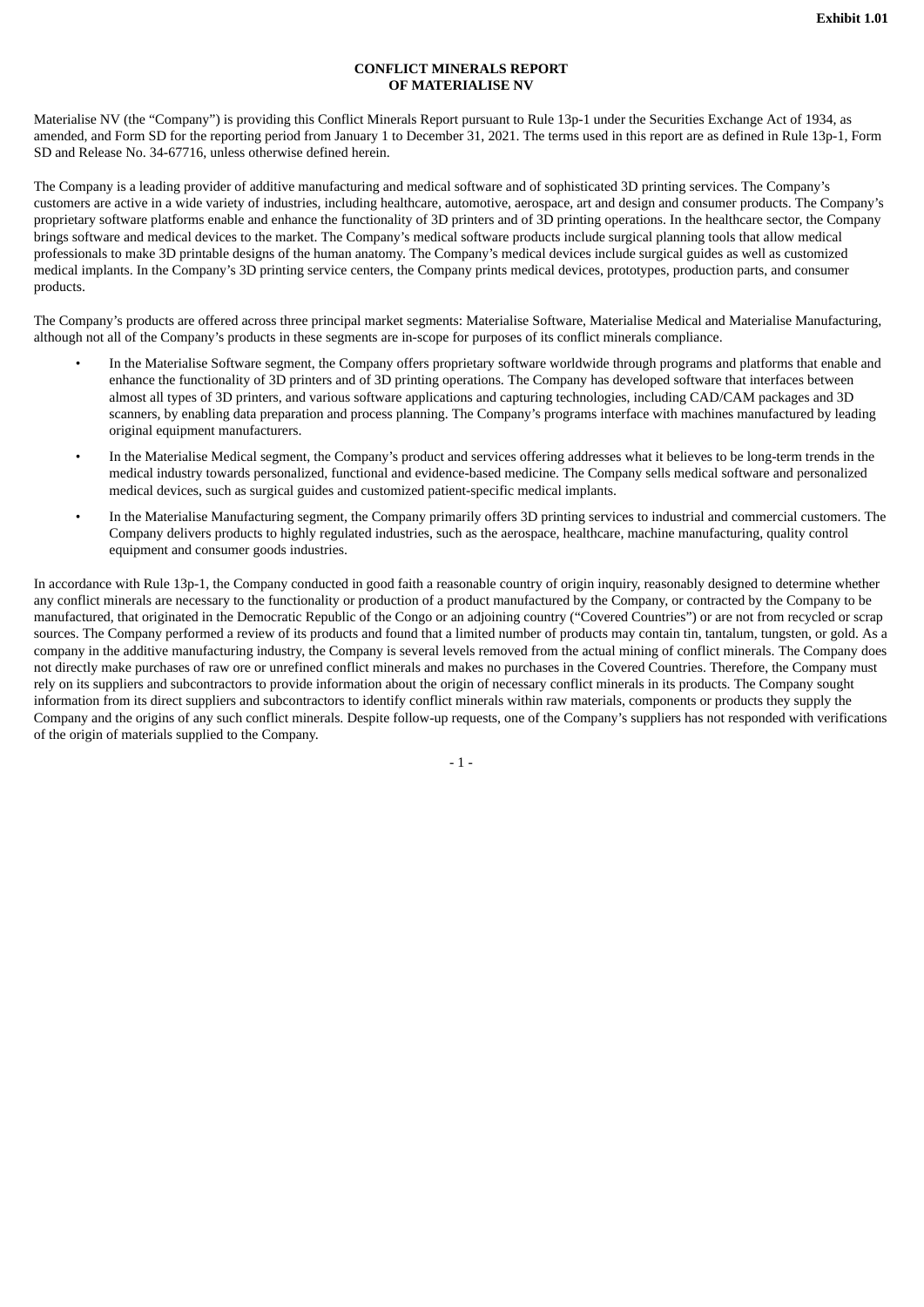Based on its reasonable country of origin inquiry, the Company concluded it has reason to believe that some of its necessary conflict minerals may have originated in the Covered Countries and may not have come from recycled or scrap sources. The Company took measures to exercise due diligence on the source and chain of custody of those necessary conflict minerals. Its due diligence measures are designed to conform, in all material respects, with the criteria set forth by the Organization for Economic Cooperation and Development ("OECD") in the *OECD Due Diligence Guidance for Responsible Supply Chains of Minerals from Conflict-Affected and High-Risk Areas* ("OECD Framework") and included the following due diligence measures:

#### **i. Establish strong company management systems**

The Company formed an internal management and cross functional team to oversee conflict minerals compliance and support supply chain due diligence. The team established a process to engage with suppliers and subcontractors, and communicate due diligence efforts to subcontractors, suppliers and other relevant functions in the organization, as applicable. The Company strengthened, and will continue to strengthen, its engagement with suppliers and subcontractors regarding the necessary conflict minerals. The Company also evaluates each existing and each new supplier generally on an annual basis and gives each supplier an internal score which is in line with internal quality management systems regarding ISO 9001, EN 9100, ISO 13485 and ISO 140001. A written conflict minerals policy has been adopted by the Company and is published on its website at

http://www.materialise.com/sites/default/files/resources/Corporate\_Layout\_Supplier%20Policy\_final.pdf.

#### **ii. Identify and assess risk in the supply chain**

The Company instituted an assessment of its supply chain and identified risks in its supply chain where there is a probability of conflict minerals being incorporated into the product. The Company conducted a survey with direct suppliers and subcontractors asking that they provide information on country of origin. The Company also focused on the risk of not receiving timely, accurate and/or reliable information from suppliers about the source of necessary conflict minerals. Responses were assessed for potential inconsistencies, incompleteness or inaccuracies and flagged for follow up as appropriate.

#### **iii. Design and implement a strategy to respond to identified risks**

Findings of the supply chain risk assessment were, and continue to be, reported to senior management of the Company. Throughout the course of its risk mitigation efforts, the Company is continuing trade with current suppliers and subcontractors. For those responses that are identified as incomplete or as uncertain in terms of reliability, the Company is continuing to contact suppliers and subcontractors for information and to track their responses.

#### iv. Carry out independent third-party audit of supply chain due diligence at identified points in the supply chain

As a downstream consumer of necessary conflict minerals, the Company is many steps removed from the smelters and refiners that directly provide minerals and ores. For this reason, the Company did not carry out independent third-party audits of supply chain due diligence at the level of the smelters and refiners in the supply chain. The Company reviewed and relied on cross-industry initiatives, including initiatives led by the Electronic Industry Citizenship Coalition ("EICC") and The Global e-Sustainability Initiative ("GeSI"), as part of its due diligence at the level of the smelters and refiners.

#### **v. Report on supply chain due diligence**

The Company publicly reports on its supply chain due diligence policies and practices by filing the Form SD, including the Conflict Minerals Report, and providing the Conflict Minerals Report on its publicly available Internet website at http://investors.materialise.com. The content of the Company's website is included for general information only and is not incorporated by reference in this Conflict Minerals Report.

 $-2 -$